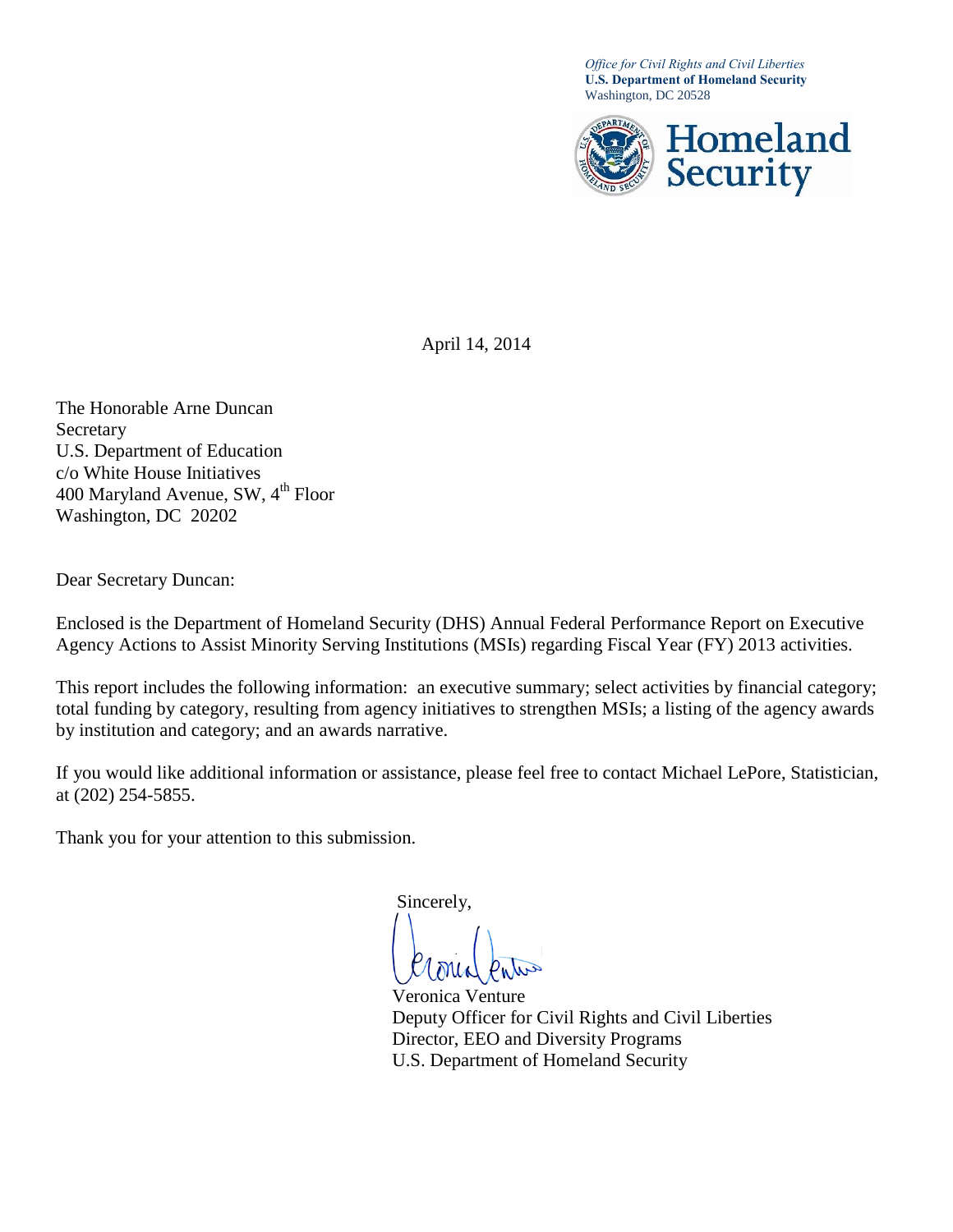#### Transmittal Sheet

Name of Representative<br>Name:

Agency Liaison

Date Submitted: April 14, 2014

Department /Agency: U.S. Department Of Homeland Security

Veronica Venture Title: Deputy Officer for Civil Rights and Civil Liberties Director, EEO and Diversity Programs Phone: 202-254-8211 Fax: 202-254-8240 E-mail: [Veronica.Venture@hq.dhs.gov](mailto:Veronica.Venture@hq.dhs.gov)

Name: Michael LePore Statistician, Diversity Management Section Office for Civil Rights and Civil Liberties Phone: 202-254-5855 Fax: 202-254-8240 E-mail: [Michael.LePore@hq.dhs.gov](mailto:Michael.LePore@hq.dhs.gov)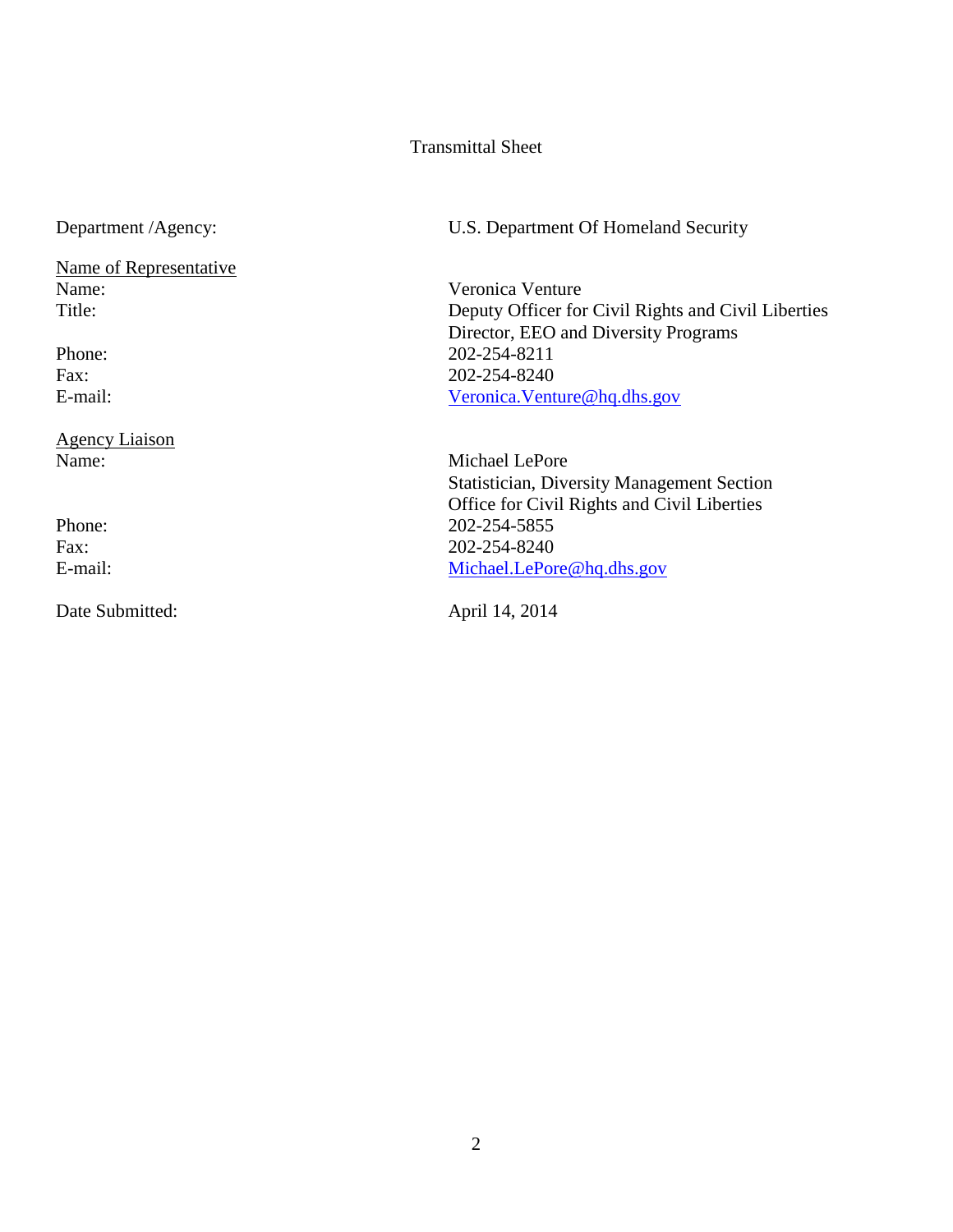# **Annual Performance Report on Executive Agency Actions to Assist MSIs Part I. Section A – FY 2013 Executive Summary**

The Department of Homeland Security (DHS) submits this Annual Performance Report on Executive Agency Actions to Assist Minority Serving Institutions for Fiscal Year 2013, pursuant to Executive Orders 13515, 13532, 13555, and 13592. The purpose of these executive orders is to advance equal opportunity in higher education, strengthen the capacity of Minority Serving Institutions (MSI) to provide the highest quality education, increase opportunities for these institutions to participate in and benefit from federal programs, and ensure that our nation has the highest proportion of college graduates in the world by the Year 2020. In this report, MSIs refer specifically to Historically Black Colleges and Universities (HBCUs), Predominantly Black Institutions (PBIs), Tribal Colleges and Universities (TCUs), American Indian and Alaska Native Serving Institutions (AIANSIs), Hispanic-Serving Institutions (HSIs), and Asian American and Native American Pacific Islander-Serving Institutions  $(AANAPISIs)^{1}$ .

| MSIs:                          | <b>FY 2013 Funds</b> | Funds as % of<br>FY 2013 Total<br>to IHEs |  |  |  |  |
|--------------------------------|----------------------|-------------------------------------------|--|--|--|--|
| HBCU <sub>s</sub> :            | \$18,616,321         | 13.40%                                    |  |  |  |  |
| PBIs                           | \$0                  | 0%                                        |  |  |  |  |
| TCU <sub>s</sub> :             | \$89,268             | 0.06%                                     |  |  |  |  |
| <b>AIANSIs</b>                 | 360,180              | 0.26%                                     |  |  |  |  |
| HSIs:                          | \$6,829,720          | 4.92%                                     |  |  |  |  |
| AANAPISIs/ANNHs <sup>*</sup> : | \$1,919,593          | 1.38%                                     |  |  |  |  |
| <b>MSIs Total:</b>             | \$27,815,346         | 20.05%                                    |  |  |  |  |
| <b>IHEs Total:</b>             | \$138,939,837        |                                           |  |  |  |  |

 $\overline{a}$ 

The total DHS funds awarded to Institutions of Higher Education (IHEs) and MSIs are below:

<sup>&</sup>lt;sup>1</sup> Alaska Native and Native Hawaiian-Serving Institutions (ANNHs) have been incorporated into the AANAPISI category this year as directed by the White House Initiatives Office.

Note the total awards to Asian American and Native American Pacific Islander-Serving Institutions (AANAPISIs) and Alaska Native and Native Hawaiian-Serving Institutions (ANNHs) are combined here and in Part I. Section B and C, but are separated in the narrative of the Part I. Section A, Executive Summary.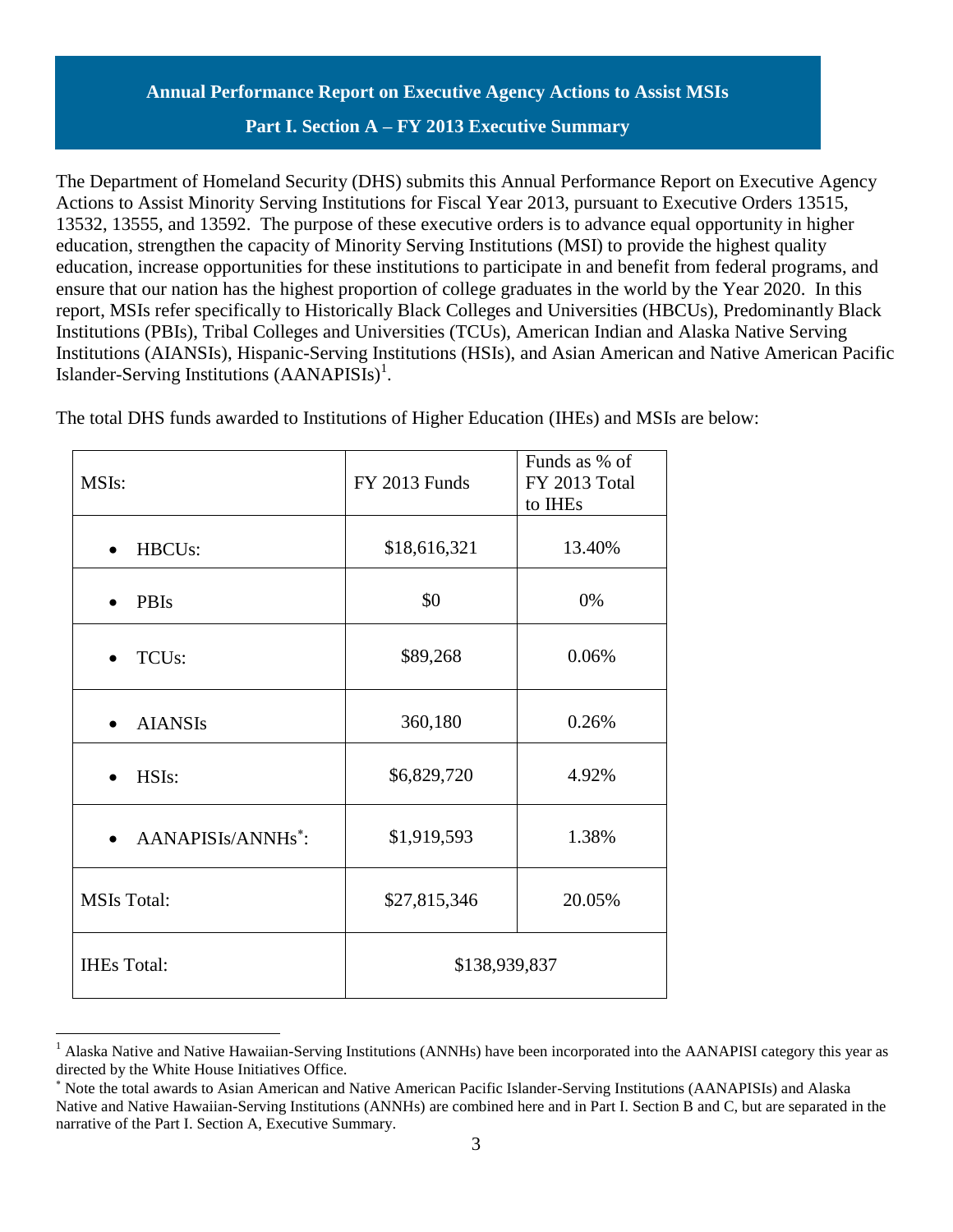The DHS Components contributing awards to IHEs are as follows:

- *Federal Emergency Management Agency* (FEMA), which comprises a small portion of the overall DHS workforce, was DHS's largest provider of awards to IHEs, allocating \$77,487,362 in FY 2013. This is a large decline from the \$349,463,063 that FEMA awarded in FY 2012. FEMA grants are primarily used to help IHEs that have been affected by storms, earthquakes, and other disasters. FEMA does not control which areas of the country will require grants because of the unpredictable nature of disasters and emergencies. FEMA awarded 21% of its grants to MSIs, in the reporting period.
- *Science and Technology Directorate* (S&T) was DHS's next largest provider of awards to IHEs, allocating more than \$34,782,806 in FY 2013, a decrease from the \$36,562,999 awarded in FY 2012. Their awards were also primarily in the form of grants. Unlike FEMA, S&T is able to be more targeted with respect to how it awards money, and 23% of S&T grants went to MSIs in FY 2013.
- *U.S. Coast Guard* (USCG) was DHS's third largest provider of awards to IHEs, allocating more than \$16,388,659 in FY 2013, a decline from the \$26,230,517 allocated in FY 2013. Most USCG award money constituted service money in the form of student tuition assistance, fellowships, scholarships, and other aid. Six percent of USCG awards went to MSIs in FY 2013.
- *U.S. Immigration and Customs Enforcement* (ICE) awarded \$4,978,515 to IHEs in FY 2013. This is a decline from the \$8,019,603 awarded in FY 2012. ICE awards are in the internship and recruitment program categories, and 19% of its IHE awards went to MSIs in FY 2013.
- *U.S. Customs and Border Protection* (CBP) awarded \$3,041,079 to IHEs in FY 2013, a decline from the \$4,030,166 it awarded in FY 2012. CBP awards are in the internship and recruitment program categories, and 20% of its IHE awards went to MSIs in FY 2013.
- *U.S. Secret Service* (USSS) awarded \$955,444 to IHEs in FY 2013, a decline from the \$1,108,701 it awarded in FY 2012. USSS awards are primarily in the internship and recruitment program categories, and 17% of its IHE awards went to MSIs in FY 2013.
- *Office of Health Affairs* (OHA) awarded \$581,160 to IHEs in FY 2013, a decline from the \$1,151,435 it awarded in FY 2012. OHA awards are primarily in the program evaluation category, and 52% of its IHE awards went to MSIs in FY 2013.
- *U.S. Citizenship and Immigration Services* (USCIS) awarded \$419,904 to IHEs in FY 2013, a decline from the \$1,193,736 it awarded in FY 2012. USCIS awards are primarily in the third party award program category, and 100% of its IHE awards went to MSIs in FY 2013.
- *Federal Law Enforcement Training Center* (FLETC) awarded \$243,704 to IHEs in FY 2013, a decline from the \$553,136 it awarded in FY 2012. FLETC awards are primarily in the internship and recruitment program category, and 2.7% of its IHE awards went to MSIs in FY 2013.
- *Transportation Security Administration* (TSA) awarded \$21,195 to IHEs in FY 2013, a slight decline from the \$23,337 it awarded in FY 2012. TSA awards are primarily in the internship and recruitment program category, and 47% of its IHE awards went to MSIs in FY 2013.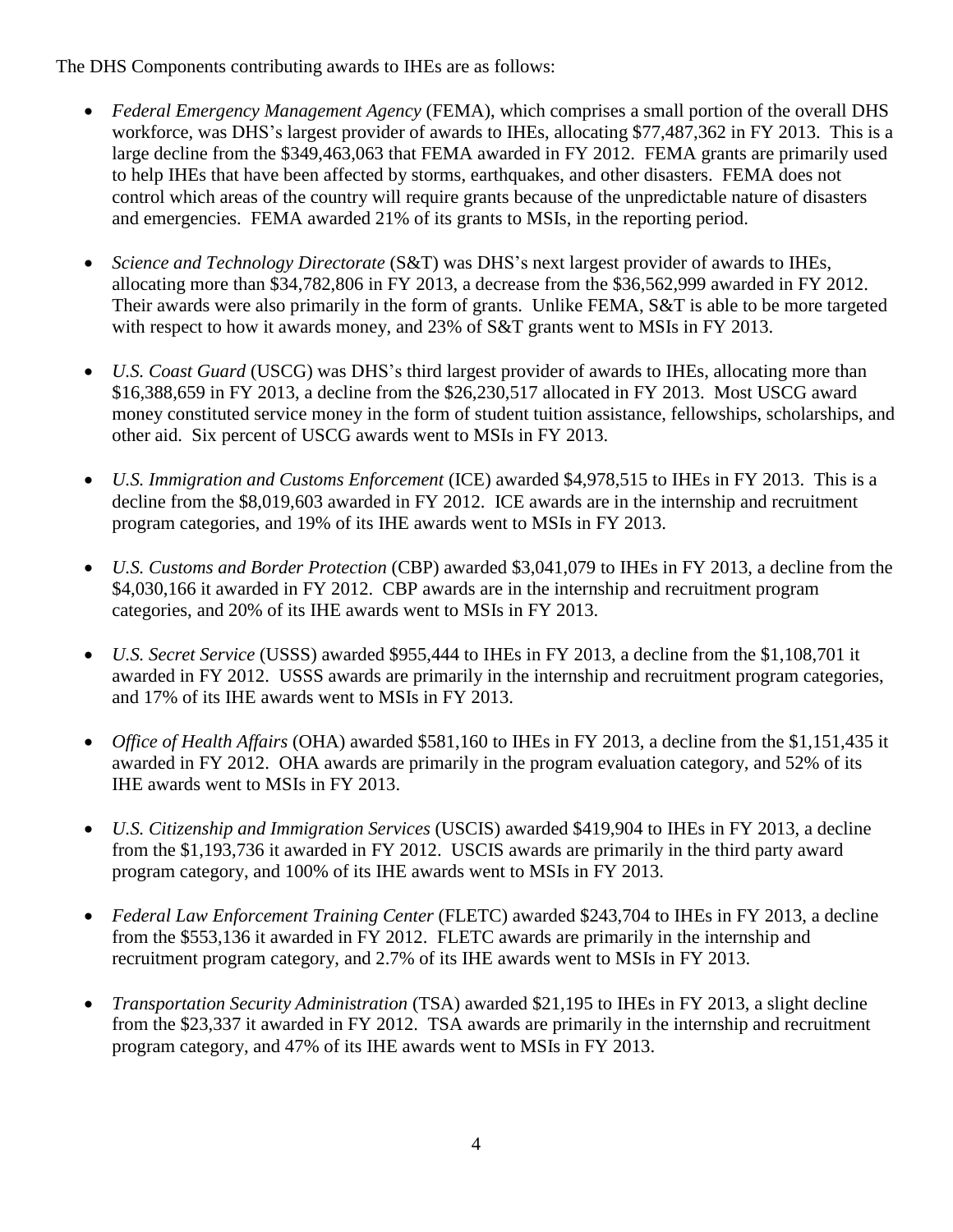The types and amounts of awards that were made to each MSI category are discussed below.

### *Historically Black Colleges and Universities (HBCUs):*

DHS strategies to support HBCUs included participation in the following Program Award Categories:

- Research and Development (R&D)
- Training
- Facilities and Equipment (F&E)
- Internships, Recruitment, and Intergovernmental Personnel Acts
- Student Tuition Assistance, Fellowships, and Scholarships (STA)
- Direct Institutional Subsidies (DIS)
- Third Party Awards (TPA)
- Administrative Infrastructure

\$18,616,321 was awarded to HBCUs in FY 2013. This is an increase from the \$11,768,988 awarded to HBCUs in FY 2012. The change in funding is primarily due to FEMA, which awarded \$13,679,036 to HBCUs in FY 2013, an increase over the \$6,920,080 it awarded to HBCUs in FY 2012. This difference is not due to any shift in policy or strategy from FEMA, but rather the result of the increased needs of HBCUs in disaster-affected areas.

Particular programs and accomplishments are discussed in the Section E Awards Narrative.

# *Predominantly Black Institutions (PBIs):*

DHS did not award money to PBIs in FY 2013.

# *Tribal Colleges and Universities (TCUs):*

DHS strategies supported TCUs in the following Program Award Categories:

- Research and Development (R&D)
- Internships, Recruitment, and Intergovernmental Personnel Acts

\$89,268 was awarded to TCUs in FY 2013. This is a decrease from the \$235,904 awarded to TCUs in FY 2012. USCG had an overall decrease in funding that disproportionately affected TCUs.

Particular programs and accomplishments are discussed in the Section E Awards Narrative.

# *American Indian Alaska Native Serving Institutions (AIANSIs):*

DHS strategies supported AIANSIs in the following Program Award Categories:

- Facilities and Equipment (F&E)
- Internships, Recruitment, and Intergovernmental Personnel Acts
- Student Tuition Assistance, Fellowships, and Scholarships (STA)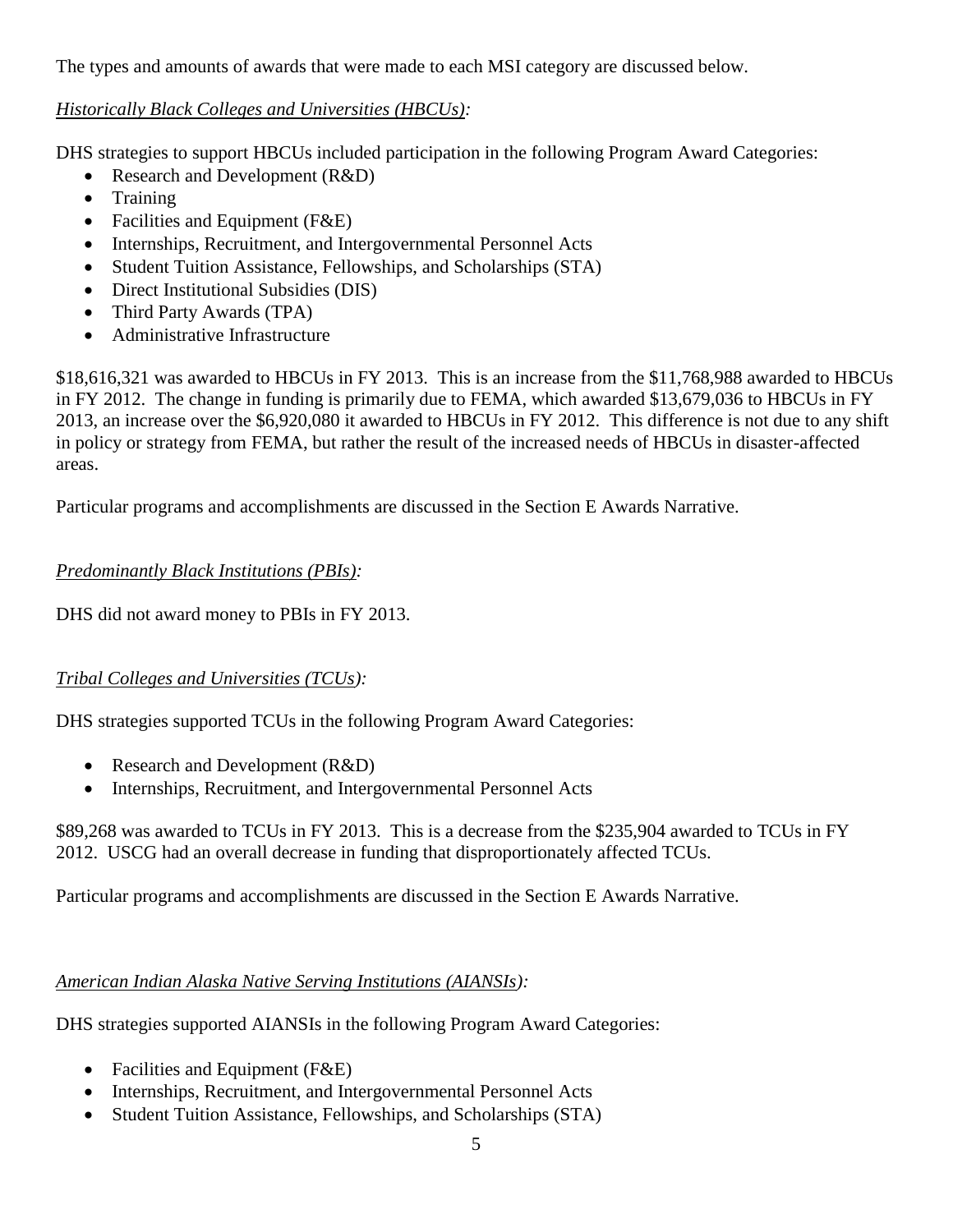\$360,180 was awarded to AIANSIs in FY 2013. This is the first year DHS has collected information for this MSI category so there is no prior year with which to make comparisons.

Particular programs and accomplishments are discussed in the Section E Awards Narrative.

# *Hispanic-Serving Institutions (HSIs):*

DHS strategies supported HSIs in the following Program Award Categories:

- Research and Development (R&D)
- Facilities & Equipment
- Internships, Recruitment, and Intergovernmental Personnel Acts
- Student Tuition Assistance, Fellowships, and Scholarships (STA)
- Direct Institutional Subsidies (DISs)
- Third Party Awards (TPAs)

\$6,829,720 was awarded to HSIs in FY 2013. This is a substantial increase from the \$4,053,003 awarded to HSIs in FY 2012. The change in funding is due to an increase in FEMA grants to HSIs, and an increase in R&D awards from DHS's Science & Technology Directorate.

Particular programs and accomplishments are discussed in the Section E Awards Narrative.

#### *Asian American and Native American Pacific Islander-Serving Institutions (AANAPISIs):*

DHS strategies supported AANAPISIs in the following Program Award Categories:

- Program Evaluation
- Training
- Facilities & Equipment
- Internships, Recruitment, and Intergovernmental Personnel Acts
- Student Tuition Assistance, Fellowships, and Scholarships (STA)
- Direct Institutional Subsidies (DISs)

\$1,919,593 was awarded to AANAPISIs in FY 2013. This is an increase from the \$1,679,148 awarded to AANAPISIs in FY 2012. The change in funding is primarily due to an increase in direct institutional subsidies to AANAPISIs from the Science & Technology Directorate.

Particular programs and accomplishments are discussed in the Section E Awards Narrative.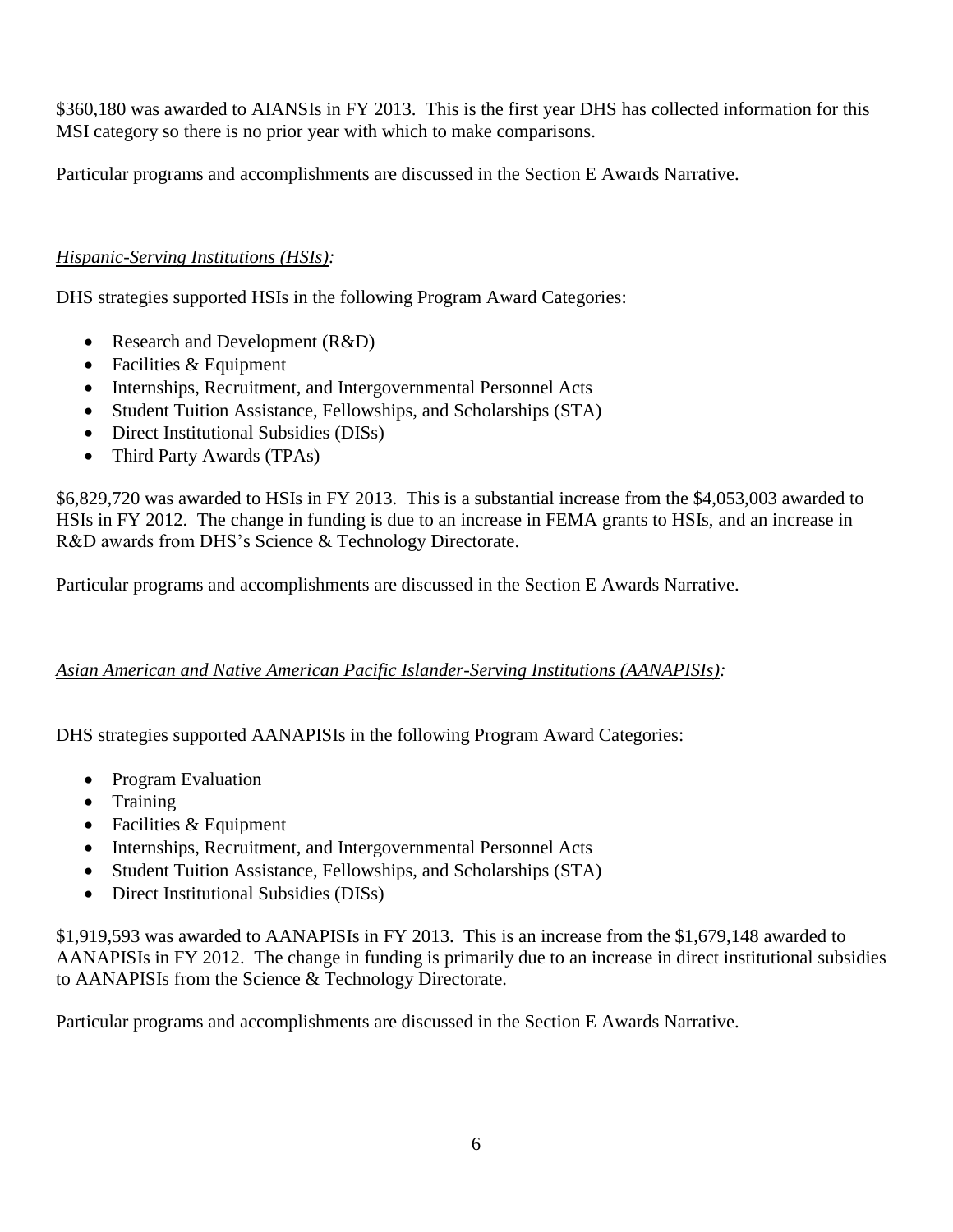**Annual Performance Report on Executive Agency Actions to Assist MSIs**

**Part I. Section B - FY 2013 Summary of Select Agency Initiatives by Financial Category**

- **1. AGENCY: Department of Homeland Security**
- **2. DATE: 4/14/2014**
- **3. Total Funds Awarded to Institutions of Higher Education (IHEs): \$138,939,837**

| <b>CATEGORY</b>            | <b>FY 2013 Funds</b><br>to IHEs | FY 2013 Funds |                  |             |     |                 | <b>Funds as % of Funds to IHEs</b> |                       |            |     |                 |
|----------------------------|---------------------------------|---------------|------------------|-------------|-----|-----------------|------------------------------------|-----------------------|------------|-----|-----------------|
|                            |                                 | <b>HBCU</b>   | TCU &<br>AIANSI* | <b>HSI</b>  | PBI | <b>AANAPISI</b> | <b>HBCU</b>                        | TCU&<br><b>AIANSI</b> | <b>HSI</b> | PBI | <b>AANAPISI</b> |
| 1. Grants                  | \$111,484,808                   | \$17,316,321  | \$143,897        | \$5,533,898 | \$0 | \$1,299,696     | 15.5%                              | 0.1%                  | 5.0%       | 0%  | 1.2%            |
| 2. Contracts               | \$1,614,360                     | \$193,477     | \$35,000         | \$131,351   | \$0 | \$300,000       | 12.0%                              | 2.2%                  | 8.1%       | 0%  | 18.6%           |
| 3.<br>Loans                | \$0                             | \$0           | \$0              | \$0         | \$0 | \$0             | N/A                                | N/A                   | N/A        | N/A | N/A             |
| 4. Services                | \$25,765,911                    | \$1,032,029   | \$270,551        | \$1,164,471 | \$0 | \$319,897       | 4.0%                               | 1.1%                  | 4.5%       | 0%  | 1.2%            |
| 5. Technical<br>Assistance | \$74,758                        | \$74,758      | \$0              | \$0         | \$0 | \$0             | 100%                               | 0%                    | 0%         | 0%  | 0%              |
| Total                      | \$138,939,837                   | \$18,616,585  | \$449,448        | \$6,829,720 | \$0 | \$1,919,593     | 13.4%                              | 0.3%                  | 4.9%       | 0%  | 1.4%            |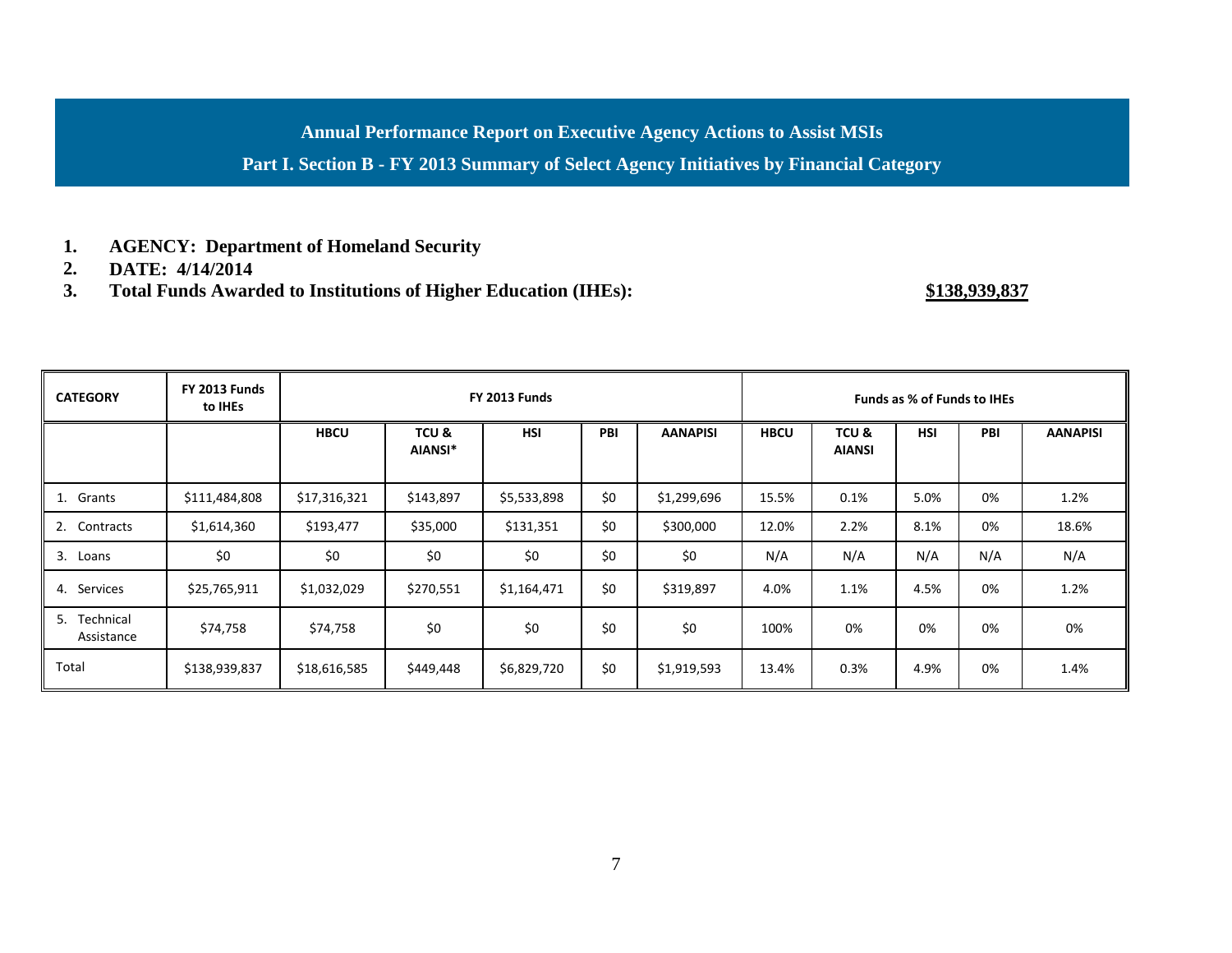### **Annual Performance Report on Executive Agency Actions to Assist MSIs**

**Part I. Section C - FY 2013 Summary of Total Awards by Category**

- **1. AGENCY: Department of Homeland Security**
- **2. DATE: 4/14/2014**
- **3. Total Funds Awarded to Institutions of Higher Education (IHEs): \$138,939,837**

| <b>CATEGORY</b>                           | FY 2013<br><b>Funds to IHEs</b> | FY 2013<br><b>Funds</b> |                  |                 |                 | Funds as % of FY 2013 Funds to IHEs |                  |                        |            |     |                 |
|-------------------------------------------|---------------------------------|-------------------------|------------------|-----------------|-----------------|-------------------------------------|------------------|------------------------|------------|-----|-----------------|
|                                           |                                 | <b>HBCU</b>             | TCU &<br>AIANSI* | <b>HSI</b>      | PBI             | <b>AANAPISI</b>                     | <b>HBCU</b>      | TCU &<br><b>AIANSI</b> | <b>HSI</b> | PBI | <b>AANAPISI</b> |
| Research and Dev.                         | \$27,194,432                    | \$493,826               | \$53,968         | \$548,749       | \$0             | \$0                                 | 1.8%             | 0.2%                   | 2.0%       | 0%  | 0%              |
| Program Evaluation                        | \$579,000                       | $\overline{50}$         | \$0              | $\overline{50}$ | \$0             | \$300,000                           | $\overline{0\%}$ | 0%                     | 0%         | 0%  | 51.8%           |
| Training                                  | \$809,584                       | \$352,584               | \$0              | \$0             | \$0             | \$457,000                           | 43.6%            | 0%                     | 0%         | 0%  | 56.5%           |
| Facilities &<br>Equipment                 | $\overline{$}77,562,120$        | \$13,753,794            | \$89,929         | \$2,567,234     | \$0             | \$58.096                            | 17.8%            | 0.1%                   | 3.3%       | 0%  | 0.1%            |
| Interns, Trainees,<br>Recruitment, & IPAs | \$10,341,882                    | \$687,726               | \$146,223        | \$1,043,800     | $\overline{50}$ | \$229,433                           | 6.7%             | 1.4%                   | 10.1%      | 0%  | 2.2%            |
| Tuition Assistance,<br>and Other Aid      | \$16,094,574                    | \$366,606               | \$57,138         | \$166,067       | \$0             | \$90,464                            | 2.3%             | 0.4%                   | 1.0%       | 0%  | 0.6%            |
| Direct Institutional<br><b>Subsidies</b>  | \$5,626,680                     | \$2,675,000             | \$0              | \$2,167,080     | $\overline{50}$ | \$784,600                           | 47.5%            | 0%                     | 38.5%      | 0%  | 13.9%           |
| Third-Party Awards                        | \$610,120                       | \$168,779               | \$101,890        | \$333,955       | \$0             | \$0                                 | 27.7%            | 16.7%                  | 54.7%      | 0%  | 0%              |
| Private-Sector<br>Involvement             | \$0                             | \$0                     | \$0              | \$0             | \$0             | \$0                                 | N/A              | N/A                    | N/A        | N/A | N/A             |
| Admin. Infrastructure                     | \$115,000                       | \$115,000               | \$0              | $\overline{50}$ | \$0             | $\overline{50}$                     | 100%             | 0%                     | 0%         | 0%  | 0%              |
| Econ. Development                         | \$0                             | \$0                     | \$0              | \$0             | \$0             | \$0                                 | N/A              | N/A                    | N/A        | N/A | N/A             |
| <b>Other Activities</b>                   | \$6,445                         | \$3,270                 | \$300            | \$2,875         | \$0             | \$0                                 | 50.7%            | 4.7%                   | 4.7%       | 0%  | 0%              |
| Total                                     | \$138,939,837                   | \$18,616,585            | \$449,448        | \$6,829,720     | \$0             | \$1,919,593                         | 13.4%            | 0.3%                   | 4.9%       | 0%  | 1.4%            |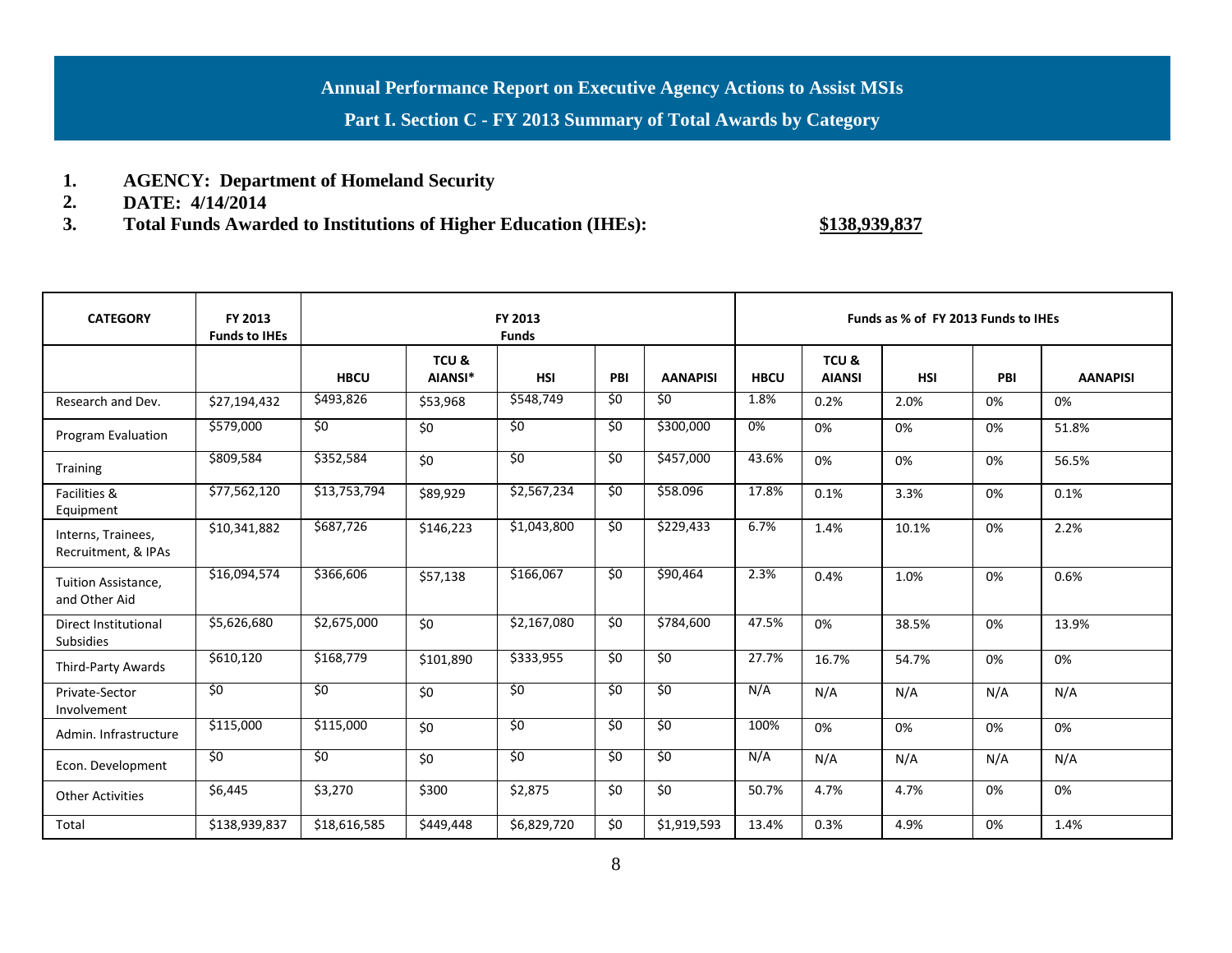**Annual Performance Report on Executive Agency Actions to Assist MSIs Part I. Section D – Table of FY 2013 Awards, by Institution and Program Category**

The Section D tables are too large to insert into the Word document. Please refer to the accompanying spreadsheet for each MSI's D table.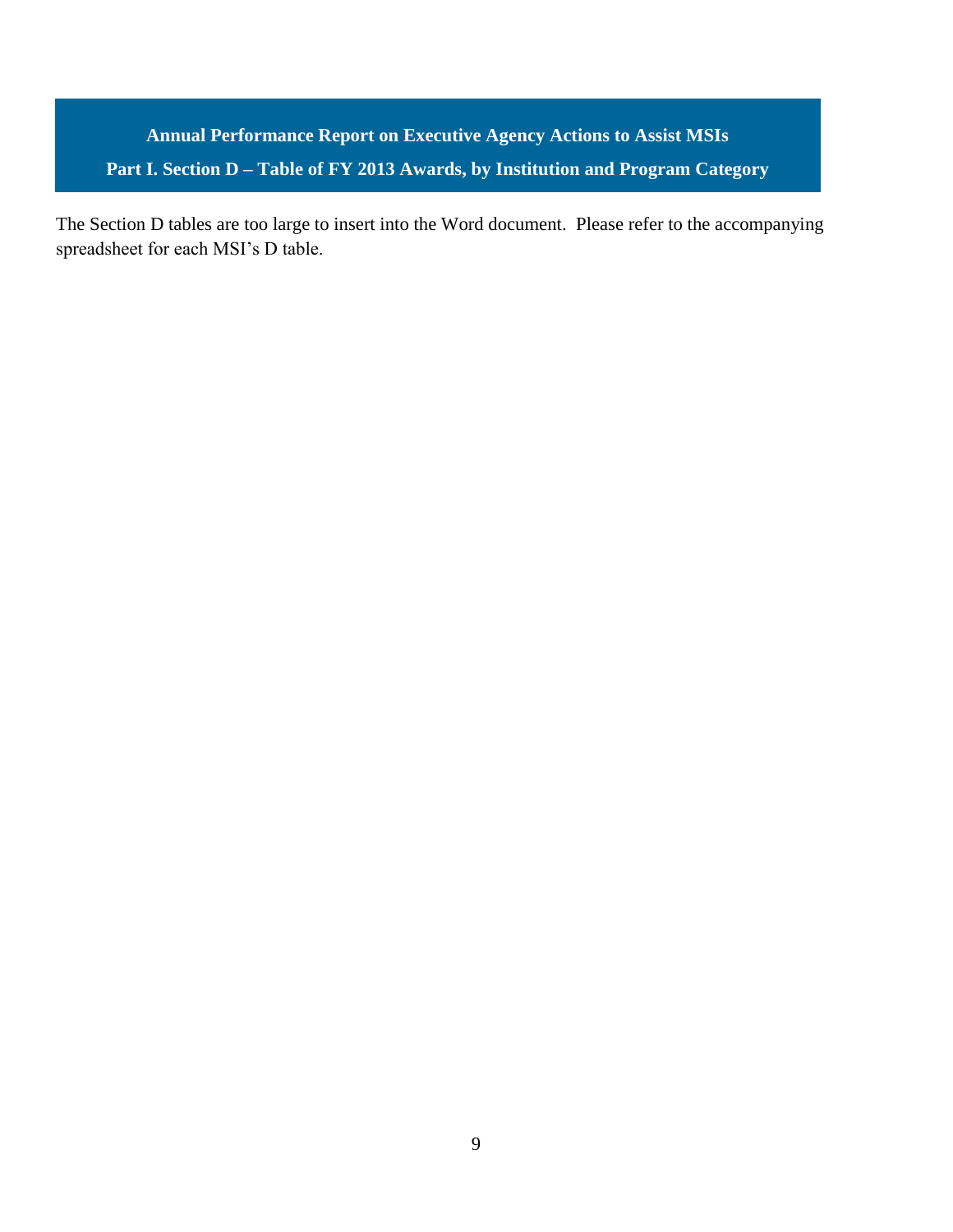#### **Annual Performance Report on Executive Agency Actions to Assist MSIs**

#### **Part I. Section E – FY 2013 Awards Narrative**

#### *HBCU Activities and Programs:*

- CBP provided \$363,011 in FY 2013 through internship salaries to students from Bowie State University, University of the District of Columbia, Howard University, Morgan State University, Jackson State University, North Carolina A&T, Virginia State University, and Clark Atlanta University.
- USCIS hired six students from two different HBCUs, which represented 6.66% of its total intern hires. These six students were hired through the Pathways Program, and were paid an estimated aggregate salary of approximately \$54,128.
- USCIS staff conducted outreach at 20 HBCUs located across the country. This outreach was conducted at multiple HBCUs and included six new initial contacts with Lincoln University, University of Maryland‐Eastern Shore, Hampton University, Norfolk State University, Virginia Union University, and University of the District of Columbia.
- USCIS increased its total funding for HBCUs through a computer equipment donation program. Two HBCUs, Bowie State University and Coppin State University, were the recipients of \$74,757.96 worth of computer equipment.
- FEMA awarded more than \$13 million to HBCUs in New Orleans (Dillard University, Southern University-New Orleans, and Xavier University), where schools that have still not completely rebuilt after Hurricane Katrina.
- FLETC awarded \$6,566.00 to North Carolina A&T University and Alabama State University through Internships, Traineeships, Recruitment, & Arrangements under the Intergovernmental Personnel Acts.
- ICE employed six interns from HBCUs in FY 2013, and hired three interns into permanent Special Agent positions from Bowie State University, Trinity University, and Alabama State University.
- TSA's local field offices partnered with the Office of Human Capital to participate in multiple job/career fairs and recruiting events, increasing TSA's visibility and representation at the following HBCUs/PBIs; Delaware State University 2012 Fall and 2013 Spring Career Fairs, Dover DE; Bowie State University Fall Career and Internship Fair, Bowie, MD; Cheyney University of Pennsylvania Fall 2012 and Spring 2013 Career Fair, Cheyney, PA; Virginia State University Government and Human Services Career Expo, Petersburg, VA; Prairie View A&M University Spring 2013 Fair, Prairie View, TX; 16th Annual CHEC Career Expo at Claflin University, Orangeburg, SC; Fort Valley State University Career and Graduate Expo 2013, Fort Valley, GA; Florida Memorial University 2013 Career Fair, Miami Gardens, FL.
- USCG has dedicated a senior officer (Captain/O-6) as a HBCU Liaison to oversee and manage relationships with HBCUs.
- USCG currently has three Admirals/SESs who have sponsored individual HBCUs, which has greatly enhanced Coast Guard exposure on those campuses. These sponsorships have developed into formal Memoranda of Understanding, solidifying partnerships and serving as a model for future additional partnerships.
- USSS employed interns through the Pathways program from Bethune-Cookman University, Bowie State University, and Virginia State University. Additionally, it had three interns from Clark Atlanta University participate in the Student Volunteer Service Program.
- USSS participated in 16 HBCU career fairs.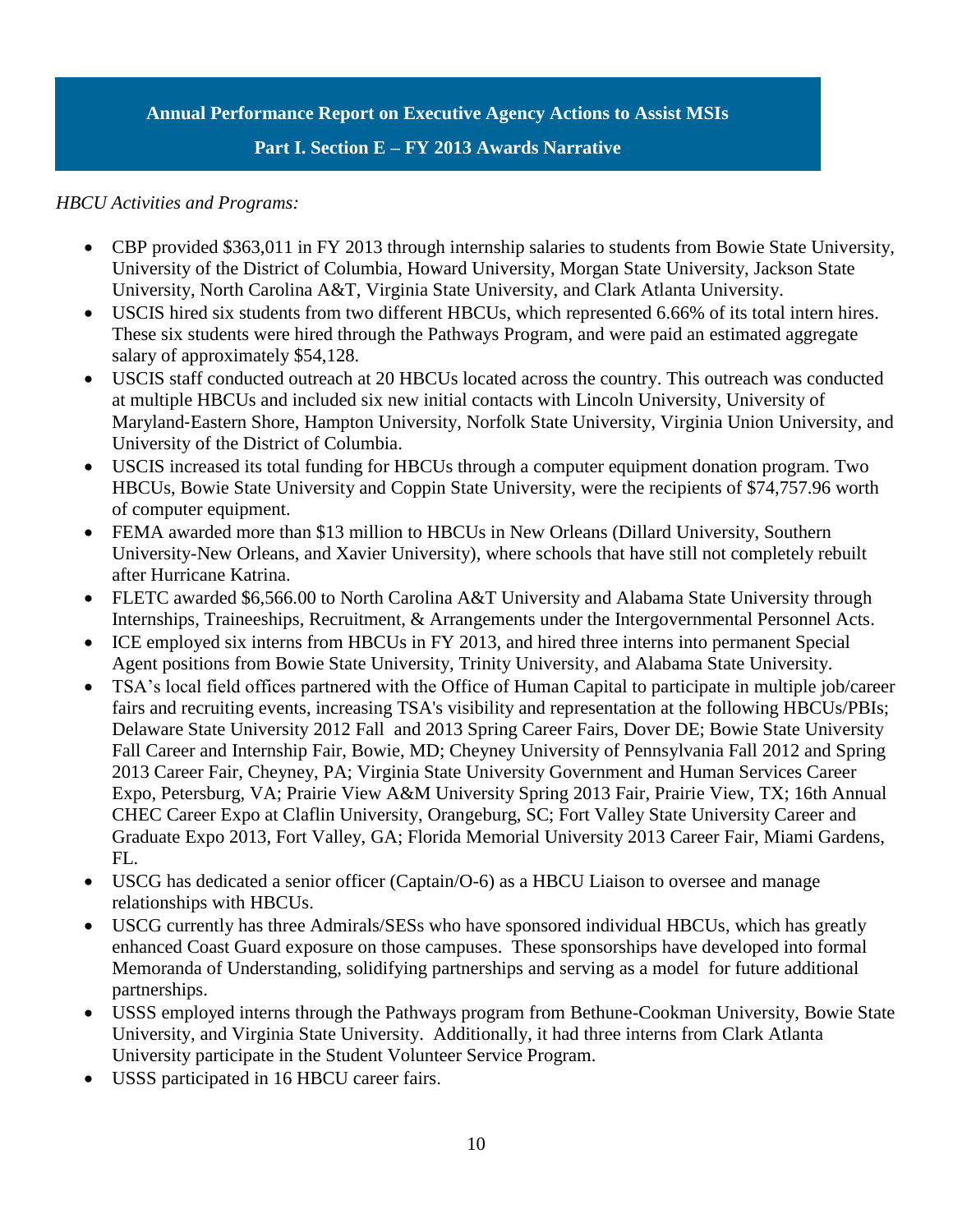### *TCUs Activities and Programs:*

- USCIS staff conducted outreach activities with one TCU, which consisted of promoting the Pathways Program and USCIS as an "Employer of Choice" at Haskell Indian Nations University.
- FEMA awards grants to Tribal Nations, and then each tribe allocates the money to a variety of ends, including TCUs. This funding, however, is not traceable to specific TCUs at this time.
- TSA conducted training at the national law enforcement conferences to promote TSA's visibility and reach a vast diverse workforce; Federal Air Marshal training instructors conducted a class in Behavioral Recognition at the National Native American Law Enforcement Association (NNALEA) Conference, Las Vegas, NV.
- USCG sponsored a Fall Student Success Conference at IAIA; spring events at the Pawnee Nation and Cheyenne and Arapaho Tribal Colleges, and attended career fairs at Northwest Indian College, and the College of the Menominee Nation (where more than 500 students were honored), where it received recognition as a donor to the event. These successful endeavors helped to galvanize the relationships with the colleges and communities, enabling USCG to pursue additional sponsorship opportunities in FY 2013.
- USCG advertised in the AIHEC's Tribal College Journal, Indian Country Today Magazine and Winds of Change Magazine. It purchased a full year of advertising with Tribal College Journal and purchased an advertisement with Indian Country Today. Both the journal's and magazines' vast distribution networks expose thousands of Tribal Colleges and University faculty, staff, and students to Coast Guard employment opportunities.

# *AIANSIs Activities and Programs:*

- CBP provided \$78,127 in FY 2013 through internship salaries to students from AIANSIs.
- USSS had an intern from Arizona State University who volunteered in the Student Volunteer Selection Program.

# *HSIs Activities and Programs:*

- CBP provided \$148,391 in FY 2013 through internship salaries to students from Antelope Valley College, Hudson Valley Community College, Pima Community College, Valencia College, University of Puerto Rico, Universidad Politenica de Puerto Rico, Universidad del Este, Sul Ross State University, University of Texas Pan American, and University of Texas El Paso.
- USCIS hired four students (4.44% of the overall intern total) from four different HSIs (California State University, Florida International University, Miami‐Dade College, and University of La Verne) through the Pathways Program, who were paid an estimated aggregate salary of \$32,846.
- USCIS staff participated in 15 HSI outreach activities. The outreach activities included student career fairs at University of California, Merced, and Fresno State University.
- USCIS's Office of Citizenship's grant program awarded a \$250,000 grant to City University of New York.
- ICE employed 12 interns from HSIs in FY 2013, and hired an intern from University of Puerto Rico into a permanent Special Agent position.
- TSA's Office of Law Enforcement/Federal Air Marshals Service local field offices partnered with the Office of Human Capital to participate in multiple job/career fairs and recruiting events increasing